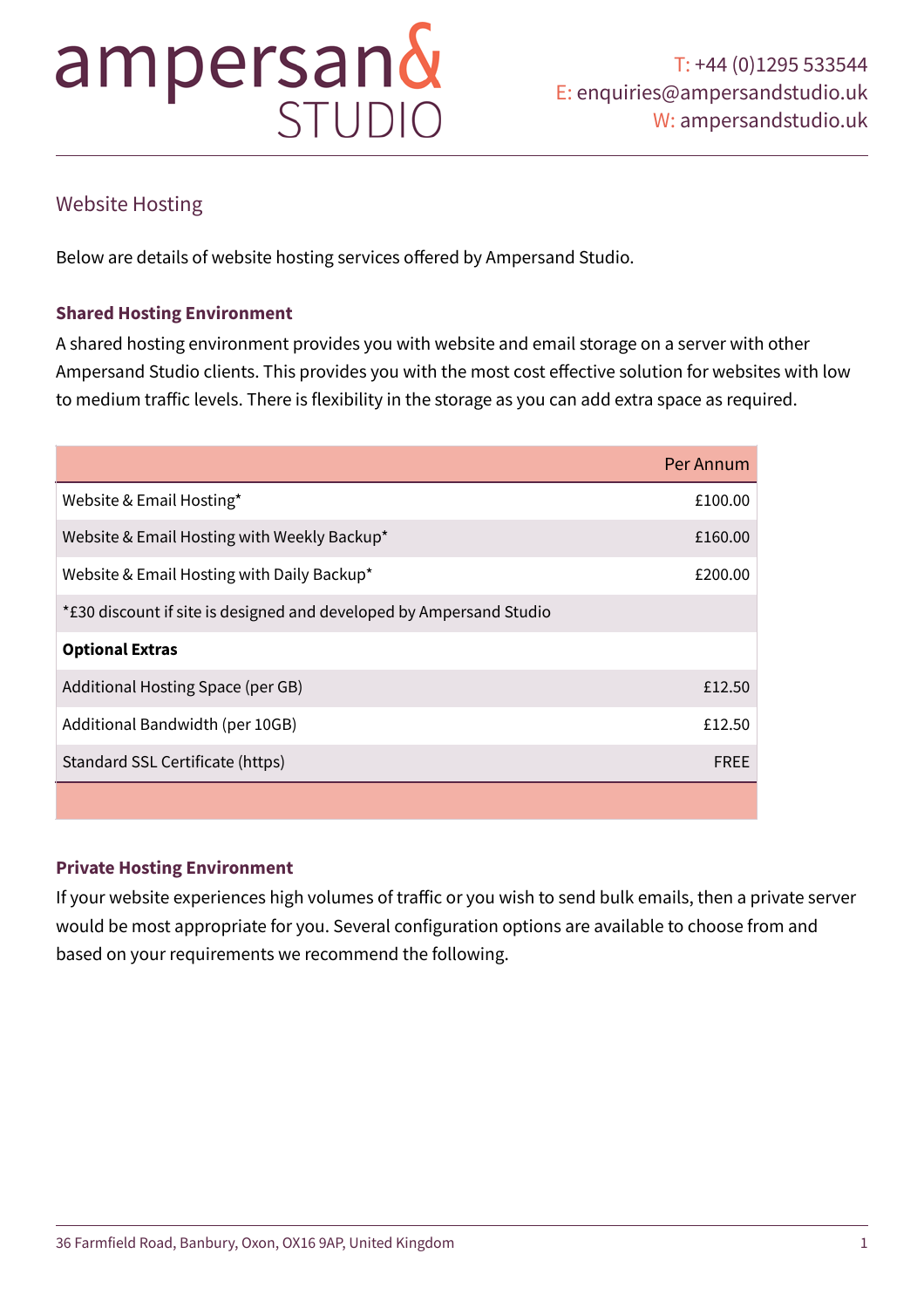## T: +44 (0)1295 533544 E: [enquiries@ampersandstudio.uk](mailto:enquiries@ampersandstudio.uk) W: [ampersandstudio.uk](http://ampersandstudio.uk)

| <b>Storage Server</b>      | Per Month |        |
|----------------------------|-----------|--------|
| Disk Space: 25Gb           |           | £55.00 |
| Memory: 1Gb                |           |        |
| Core(s): 1                 |           |        |
| Bandwidth: 1Tb (per month) |           |        |
| Server Backup: Weekly      |           |        |
| SSL included               |           |        |
| Up to 5 accounts           |           |        |
|                            | Total:    | £55.00 |

## Small Business Per Month Company of the Company of the Company of the Per Month Per Month

| <b>UITIGHT DUSTITUS</b>    | <b>I CEMPIOLI</b>       |
|----------------------------|-------------------------|
| Disk Space: 50Gb           | £60.00                  |
| Memory: 2Gb                |                         |
| Core(s): 1                 |                         |
| Bandwidth: 2Tb (per month) |                         |
| Server Backup: Weekly      |                         |
| SSL included               |                         |
| Up to 5 accounts           |                         |
|                            | <b>Total:</b><br>£60.00 |
|                            |                         |

| <b>Small Business Pro</b>  | Per Month               |
|----------------------------|-------------------------|
| Disk Space: 60Gb           | £65.00                  |
| Memory: 3Gb                |                         |
| Core(s): 1                 |                         |
| Bandwidth: 3Tb (per month) |                         |
| Server Backup: Weekly      |                         |
| SSL included               |                         |
| Up to 5 accounts           |                         |
|                            | <b>Total:</b><br>£65.00 |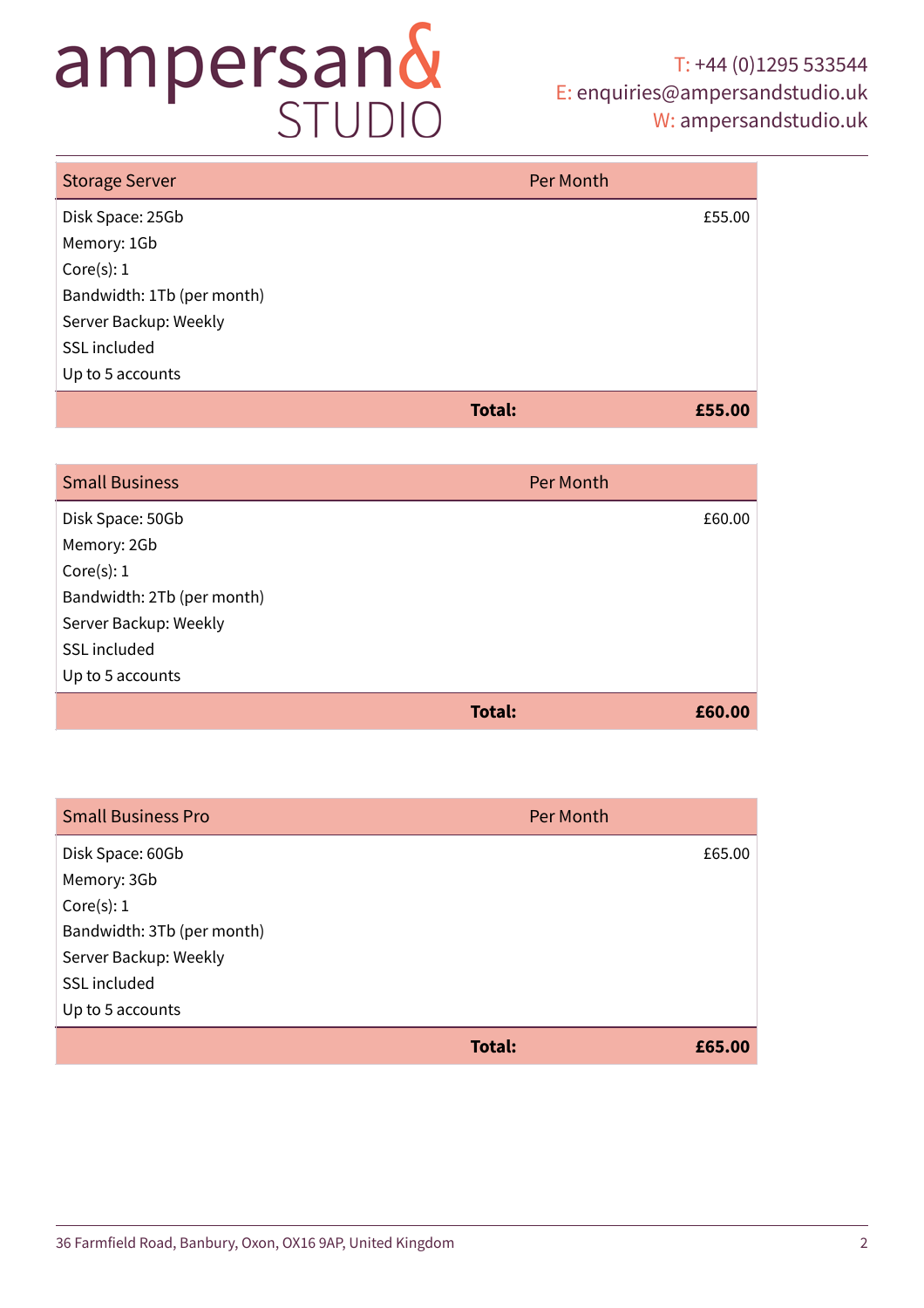## T: +44 (0)1295 533544 E: [enquiries@ampersandstudio.uk](mailto:enquiries@ampersandstudio.uk) W: [ampersandstudio.uk](http://ampersandstudio.uk)

| <b>Medium Business</b>     | Per Month |
|----------------------------|-----------|
| Disk Space: 80Gb           | £70.00    |
| Memory: 4Gb                |           |
| Core(s): 2                 |           |
| Bandwidth: 4Tb (per month) |           |
| Server Backup: Weekly      |           |
| SSL included               |           |
| Up to 5 accounts           |           |
| Total:                     | £70.00    |

| <b>Large Business</b>      | Per Month |
|----------------------------|-----------|
| Disk Space: 160Gb          | £95.00    |
| Memory: 8Gb                |           |
| Core(s): 4                 |           |
| Bandwidth: 5Tb (per month) |           |
| Server Backup: Weekly      |           |
| SSL included               |           |
| Up to 5 accounts           |           |
| Total:                     | £95.00    |

| Large Business Pro         | Per Month         |
|----------------------------|-------------------|
| Disk Space: 320Gb          | £140.00           |
| Memory: 16Gb               |                   |
| Core(s): 8                 |                   |
| Bandwidth: 6Tb (per month) |                   |
| Server Backup: Weekly      |                   |
| SSL included               |                   |
| Up to 5 accounts           |                   |
|                            | Total:<br>£140.00 |

## **Payment Schedule**

Payments will be required annually in advance in accordance with our terms and conditions.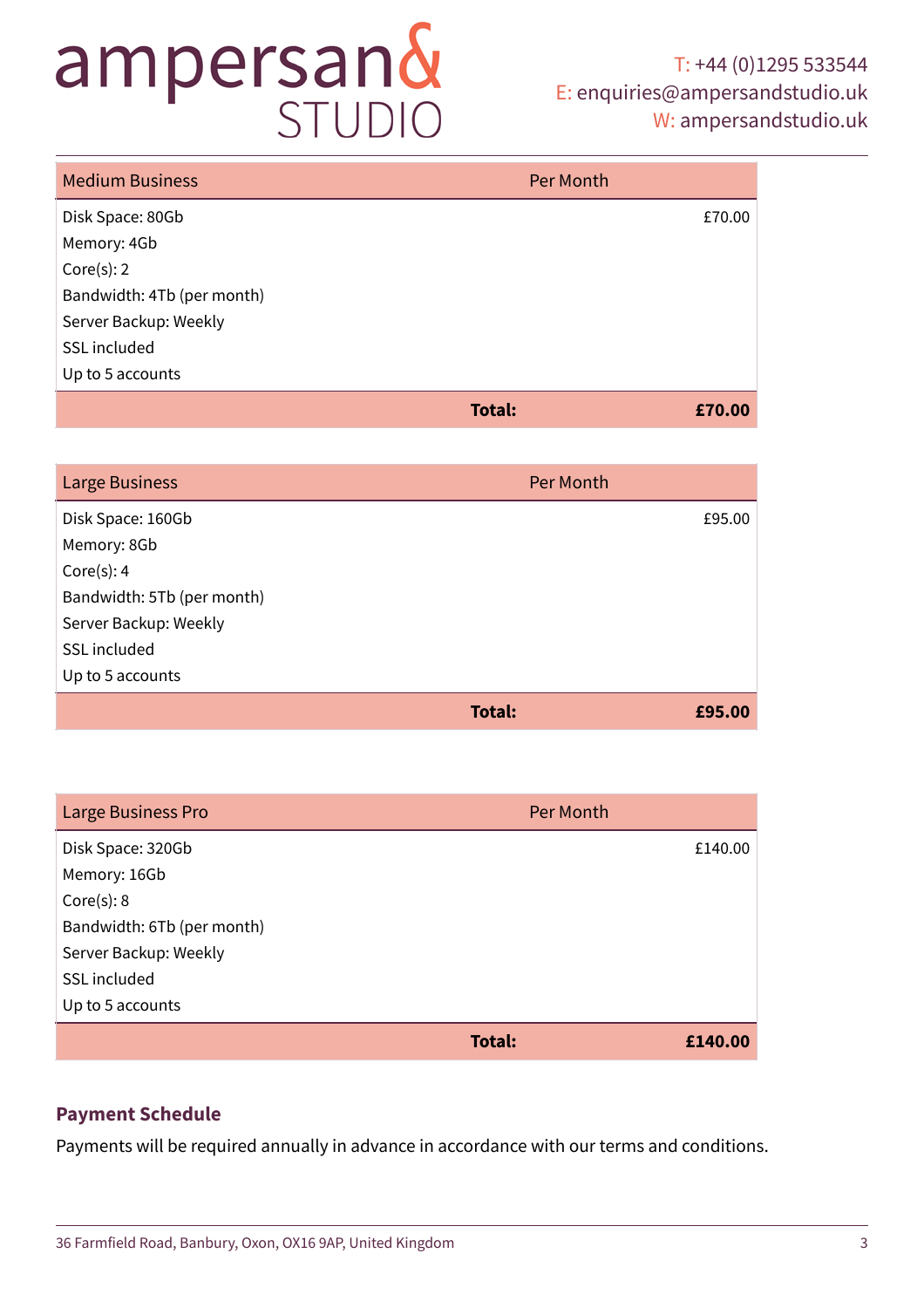# ampersan&

Alternative payment schedules may be agreed prior to the proposal commencing.

## **Additional Terms & Conditions**

In additional to the terms and conditions detailed below any monthly plan includes the following additional terms and conditions:

- 1. The monthly schedule may be terminated in writing with two weeks notice.
- 2. The cancellation date will be the final date of the notice period
- 3. The termination date will be the final day of the month the cancellation date falls in
- 4. Payments will be collected to cover up to the termination date
- 5. Additional costs may apply for any work carried out after a missed payment
- 6. Cancellation will not effect your statutory rights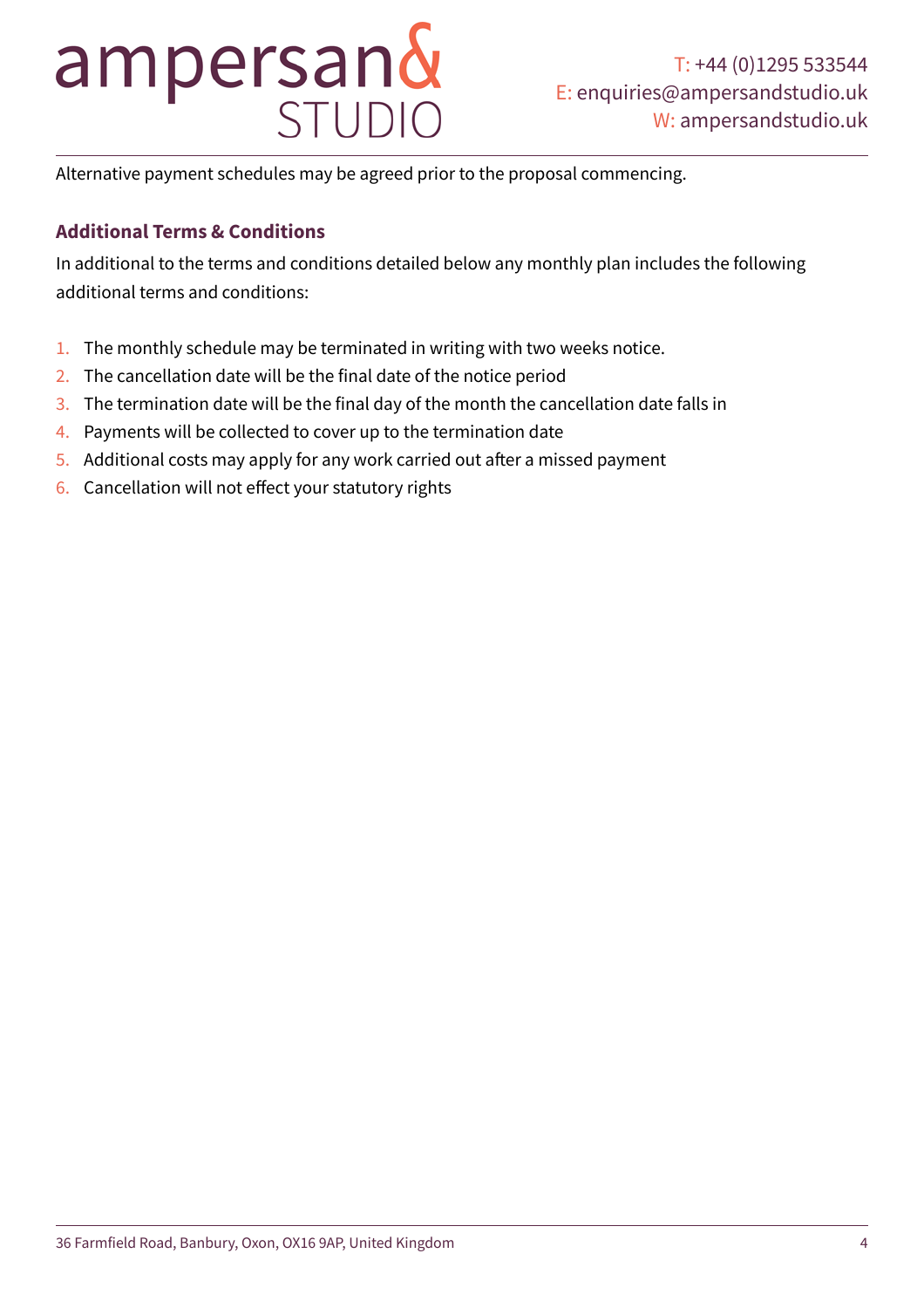## Terms & Conditions

## **Application and entire agreement**

- 1. These Terms and Conditions apply to the provision of the services detailed in our quotation (Services) by Richard Holmes trading as Ampersand Studio of 36 Farmfield Road, Oxfordshire, OX16 9AP (we or us) to the person buying the services (you).
- 2. You are deemed to have accepted these Terms and Conditions when you accept our quotation or from the date of any performance of the Services (whichever happens earlier) and these Terms and Conditions and our quotation (the Contract) are the entire agreement between us.
- 3. You acknowledge that you have not relied on any statement, promise or representation made or given by or on our behalf. These Conditions apply to the Contract to the exclusion of any other terms that you try to impose or incorporate, or which are implied by trade, custom, practice or course of dealing.

## **Interpretation**

- 4. A "business day" means any day other than a Saturday, Sunday or bank holiday.
- 5. The headings in these Terms and Conditions are for convenience only and do not affect their interpretation.
- 6. Words imparting the singular number shall include the plural and vice-versa.

## **Services**

- 7. We warrant that we will use reasonable care and skill in our performance of the Services which will comply with the quotation, including any specification in all material respects. We can make any changes to the Services which are necessary to comply with any applicable law or safety requirement, and we will notify you if this is necessary.
- 8. We will use our reasonable endeavours to complete the performance of the Services within the time agreed or as set out in the quotation; however, time shall not be of the essence in the performance of our obligations.
- 9. All of these Terms and Conditions apply to the supply of any goods as well as Services unless we specify otherwise.

## **Your obligations**

- 10. You must obtain any permissions, consents, licences or otherwise that we need and must give us with access to any and all relevant information, materials, properties and any other matters which we need to provide the Services.
- 11. If you do not comply with clause 10, we can terminate the Services.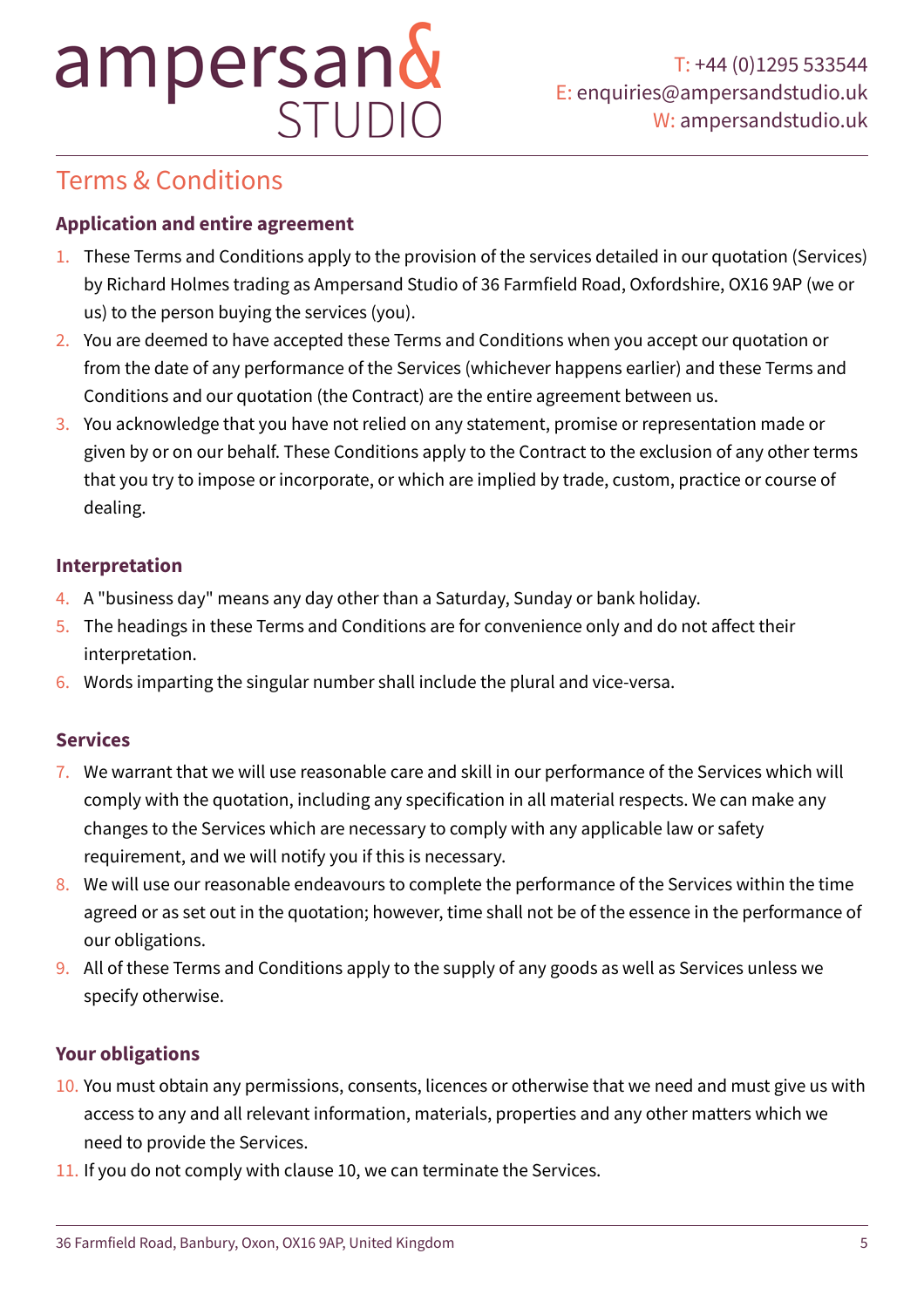12. We are not liable for any delay or failure to provide the Services if this is caused by your failure to comply with the provisions of this section (Your obligations).

## **Fees and Deposit**

- 13. The fees (Fees) for the Services are set out in the quotation and are on a time and materials basis.
- 14. In addition to the Fees, we can recover from you a) reasonable incidental expenses including, but not limited to, travelling expenses, hotel costs, subsistence and any associated expenses, b) the cost of services provided by third parties and required by us for the performance of the Services, and c) the cost of any materials required for the provision of the Services.
- 15. You must pay us for any additional services provided by us that are not specified in the quotation in accordance with our then current, applicable hourly rate in effect at the time of performance or such other rate as may be agreed between us. The provisions of clause 14 also apply to these additional services.
- 16. The Fees are inclusive of any applicable VAT and other taxes or levies which are imposed or charged by any competent authority.
- 17. You must pay a deposit ("Deposit") as detailed in the quotation within 7 days of acceptance.
- 18. If you do not pay the Deposit to us according to the clause above, we can either withhold provision of the Services until the Deposit is received or can terminate under the clause below (Termination).
- 19. The Deposit is non-refundable unless we fail to provide the Services and are at fault for such failure (where the failure is not our fault, no refund will be made).

## **Cancellation and amendment**

- 20. We can withdraw, cancel or amend a quotation if it has not been accepted by you, or if the Services have not started, within a period of 14 days from the date of the quotation, (unless the quotation has been withdrawn).
- 21. Either we or you can cancel an order for any reason prior to your acceptance (or rejection) of the quotation.
- 22. If you want to amend any details of the Services you must tell us in writing as soon as possible. We will use reasonable endeavours to make any required changes and additional costs will be included in the Fees and invoiced to you.
- 23. If, due to circumstances beyond our control, including those set out in the clause below (Circumstances beyond a party's control), we have to make any change in the Services or how they are provided, we will notify you immediately. We will use reasonable endeavours to keep any such changes to a minimum.

## **Payment**

24. We will invoice you for payment of the Fees either: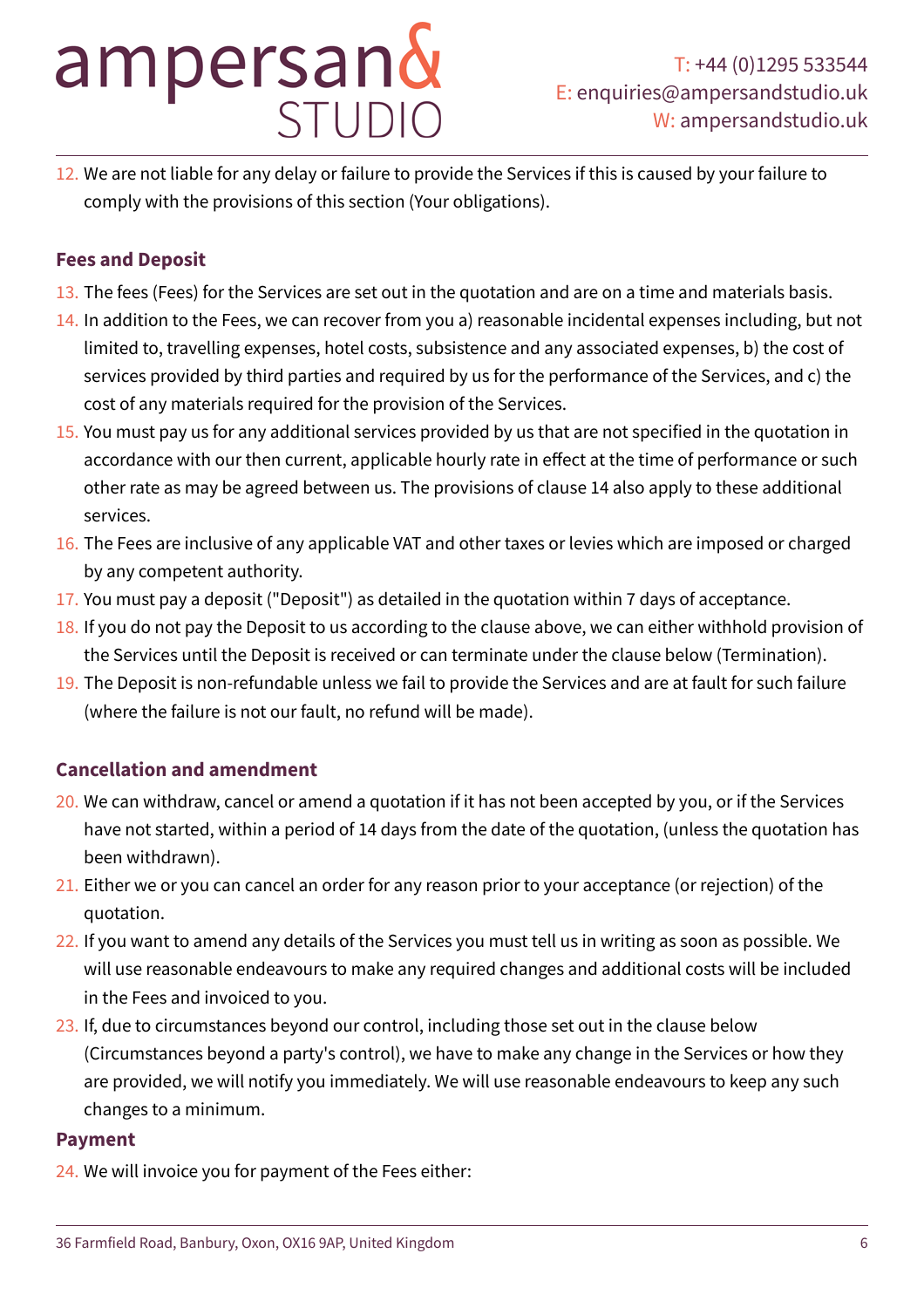- 24.1. when we have completed the Services; or
- 24.2. on the invoice dates set out in the quotation.
- 25. You must pay the Fees due within 15 days of the date of our invoice or otherwise in accordance with any credit terms agreed between us.
- 26. Time for payment shall be of the essence of the Contract.
- 27. Without limiting any other right or remedy we have for statutory interest, if you do not pay within the period set out above, we will charge you interest at the rate of 4% per annum above the base lending rate of the Bank of England from time to time on the amount outstanding until payment is received in full.
- 28. All payments due under these Terms and Conditions must be made in full without any deduction or withholding except as required by law and neither of us can assert any credit, set-off or counterclaim against the other in order to justify withholding payment of any such amount in whole or in part.
- 29. If you do not pay within the period set out above, we can suspend any further provision of the Services and cancel any future services which have been ordered by, or otherwise arranged with, you.
- 30. Receipts for payment will be issued by us only at your request.
- 31. All payments must be made in British Pounds unless otherwise agreed in writing between us.

## **Sub-Contracting and assignment**

- 32. We can at any time assign, transfer, charge, subcontract or deal in any other manner with all or any of our rights under these Terms and Conditions and can subcontract or delegate in any manner any or all of our obligations to any third party.
- 33. You must not, without our prior written consent, assign, transfer, charge, subcontract or deal in any other manner with all or any of your rights or obligations under these Terms and Conditions.

## **Termination**

- 34. We can terminate the provision of the Services immediately if you:
	- 34.1. commit a material breach of your obligations under these Terms and Conditions; or
	- 34.2. fail to make pay any amount due under the Contract on the due date for payment; or
	- 34.3. are or become or, in our reasonable opinion, are about to become, the subject of a bankruptcy order or take advantage of any other statutory provision for the relief of insolvent debtor; or
	- 34.4. enter into a voluntary arrangement under Part 1 of the Insolvency Act 1986, or any other scheme or arrangement is made with its creditors; or
	- 34.5. convene any meeting of your creditors, enter into voluntary or compulsory liquidation, have a receiver, manager, administrator or administrative receiver appointed in respect of your assets or undertakings or any part of them, any documents are filed with the court for the appointment of an administrator in respect of you, notice of intention to appoint an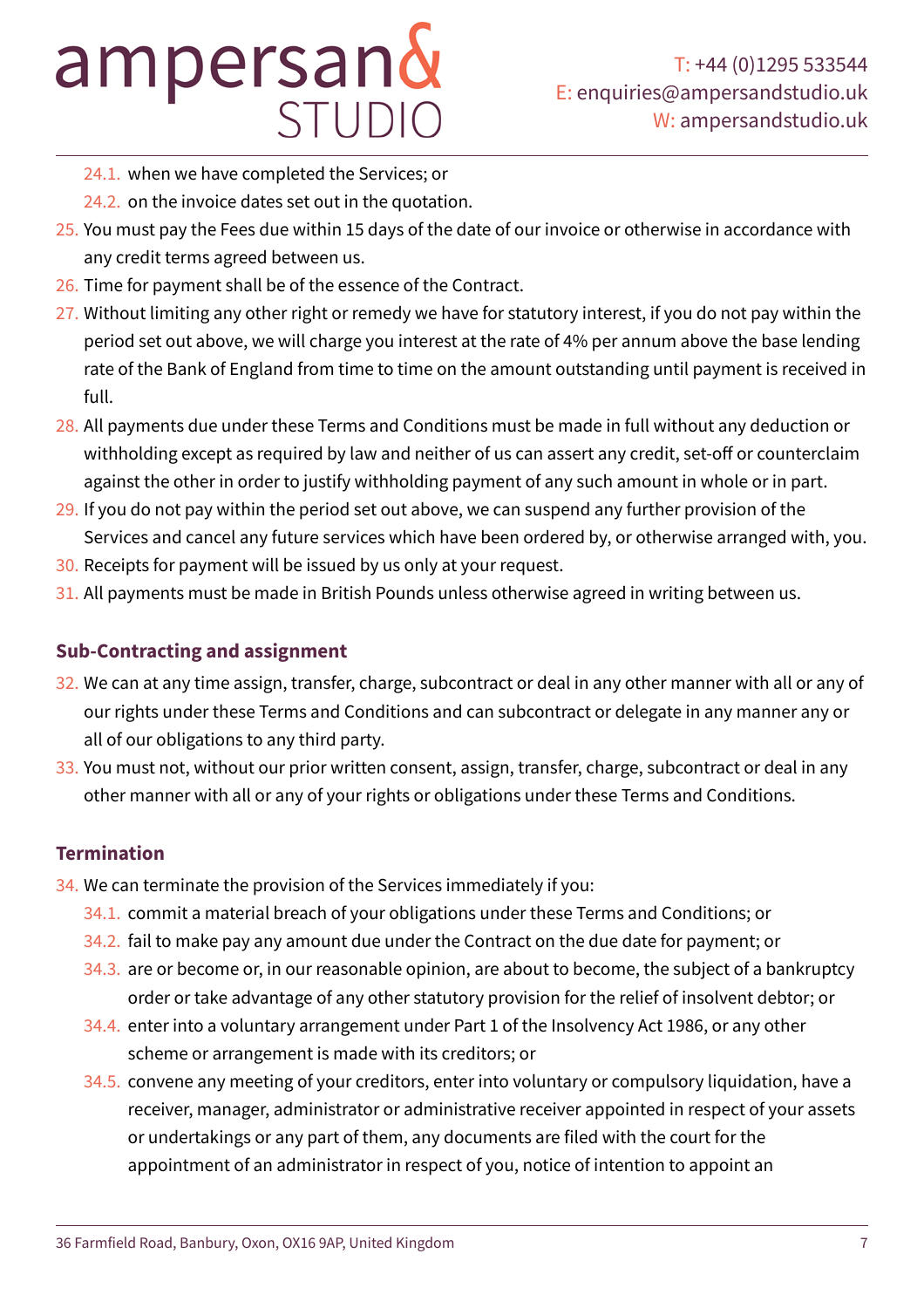administrator is given by you or any of your directors or by a qualifying floating charge holder (as defined in para. 14 of Schedule B1 of the Insolvency Act 1986), a resolution is passed or petition presented to any court for your winding up or for the granting of an administration order in respect of you, or any proceedings are commenced relating to your insolvency or possible insolvency.

## **Intellectual property**

35. We reserve all copyright and any other intellectual property rights which may subsist in any goods supplied in connection with the provision of the Services. We reserve the right to take any appropriate action to restrain or prevent the infringement of such intellectual property rights.

## **Liability and indemnity**

- 36. Our liability under these Terms and Conditions, and in breach of statutory duty, and in tort or misrepresentation or otherwise, shall be limited as set out in this clause.
- 37. The total amount of our liability is limited to the total amount of Fees payable by you under the Contract.
- 38. We are not liable (whether caused by our employees, agents or otherwise) in connection with our provision of the Services or the performance of any of our other obligations under these Terms and Conditions or the quotation for:
	- 38.1. any indirect, special or consequential loss, damage, costs, or expenses or;
	- 38.2. any loss of profits; loss of anticipated profits; loss of business; loss of data; loss of reputation or goodwill; business interruption; or, other third party claims; or
	- 38.3. any failure to perform any of our obligations if such delay or failure is due to any cause beyond our reasonable control; or
	- 38.4. any losses caused directly or indirectly by any failure or your breach in relation to your obligations; or
	- 38.5. any losses arising directly or indirectly from the choice of Services and how they will meet your requirements or your use of the Services or any goods supplied in connection with the Services.
- 39. You must indemnify us against all damages, costs, claims and expenses suffered by us arising from any loss or damage to any equipment (including that belonging to third parties) caused by you or your agents or employees.
- 40. Nothing in these Terms and Conditions shall limit or exclude our liability for death or personal injury caused by our negligence, or for any fraudulent misrepresentation, or for any other matters for which it would be unlawful to exclude or limit liability.

## **Circumstances beyond a party's control**